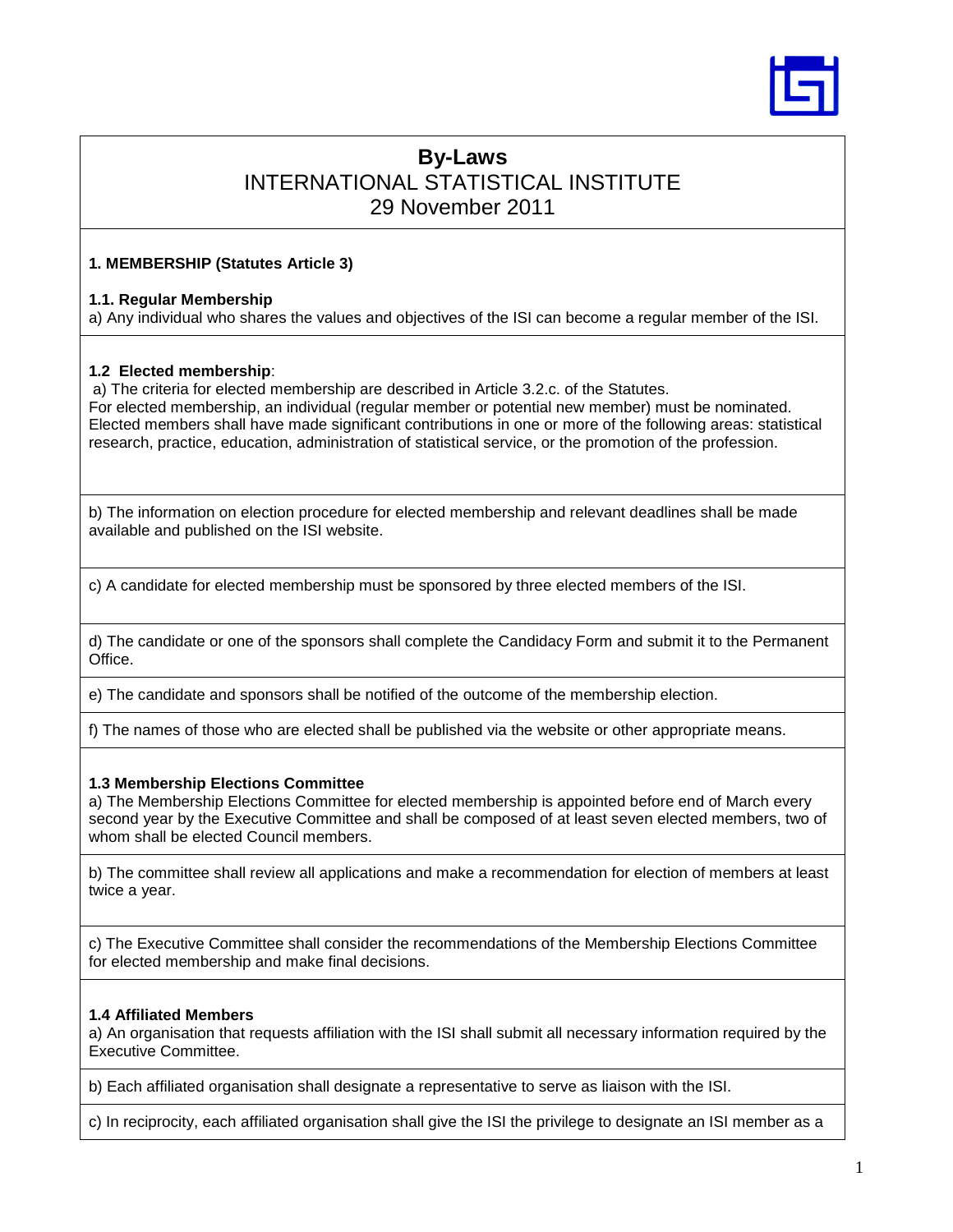

liaison with the organisation.

# **2. GENERAL ASSEMBLY (Statutes Article 6)**

#### **2.1 Meeting Procedures**

a) The Executive Committee shall convene meetings of the General Assembly.

b) Members wishing to propose any agenda items must submit them to the Director at least four months in advance of the date of the meeting.

c) The final agenda will be decided by the President in consultation with the Executive Committee.

d) The agenda and meeting documents shall be made available by the Director one month prior to the meeting.

## **2.2. Decision Making**

1. Except for amendments to the Statutes, decisions by the General Assembly shall be made according to a voting prior to the General Assembly meeting, or at the meeting. The process for the voting through a process prior to the meeting shall be organised as follows:

a) Members can make a proposal for any decisions to be taken by the General Assembly. The proposal must be submitted to the ISI Director for consideration by the Executive Committee. The proposal must be supported by at least 10 members in writing.

b) The Executive Committee or Council may also initiate proposals for consideration by the General Assembly.

c) The Executive Committee shall circulate the proposal to all individual members of the ISI.

d) There shall be a period of at least one month between the circulation of the proposal and the date when voting can commence.

e) The ISI Director is responsible for organising the voting. The voting may be conducted by mail ballot or electronically.

f) The voting period shall be 30 days maximum

g) Decisions shall take effect with a simple majority of the votes cast in favour

h) The Director shall deliver a report on the outcome of the voting to the General Assembly.

i) In case of voting in the General Assembly meeting paragraph g) shall equally apply.

## **2.3 Amendments to the Statutes (Statutes Article 15)**

a) Amendments to the Statutes can only be decided at the General Assembly Meeting at the ISI biennial World Statistics Congress.

b) Proposals for amending the Statutes can be submitted by the Executive Committee after consultation with the Council.

c) Proposals can also be submitted by individual members and must be signed by at least 10 elected members. The delivery of the proposal has to respect the time schedule in this article.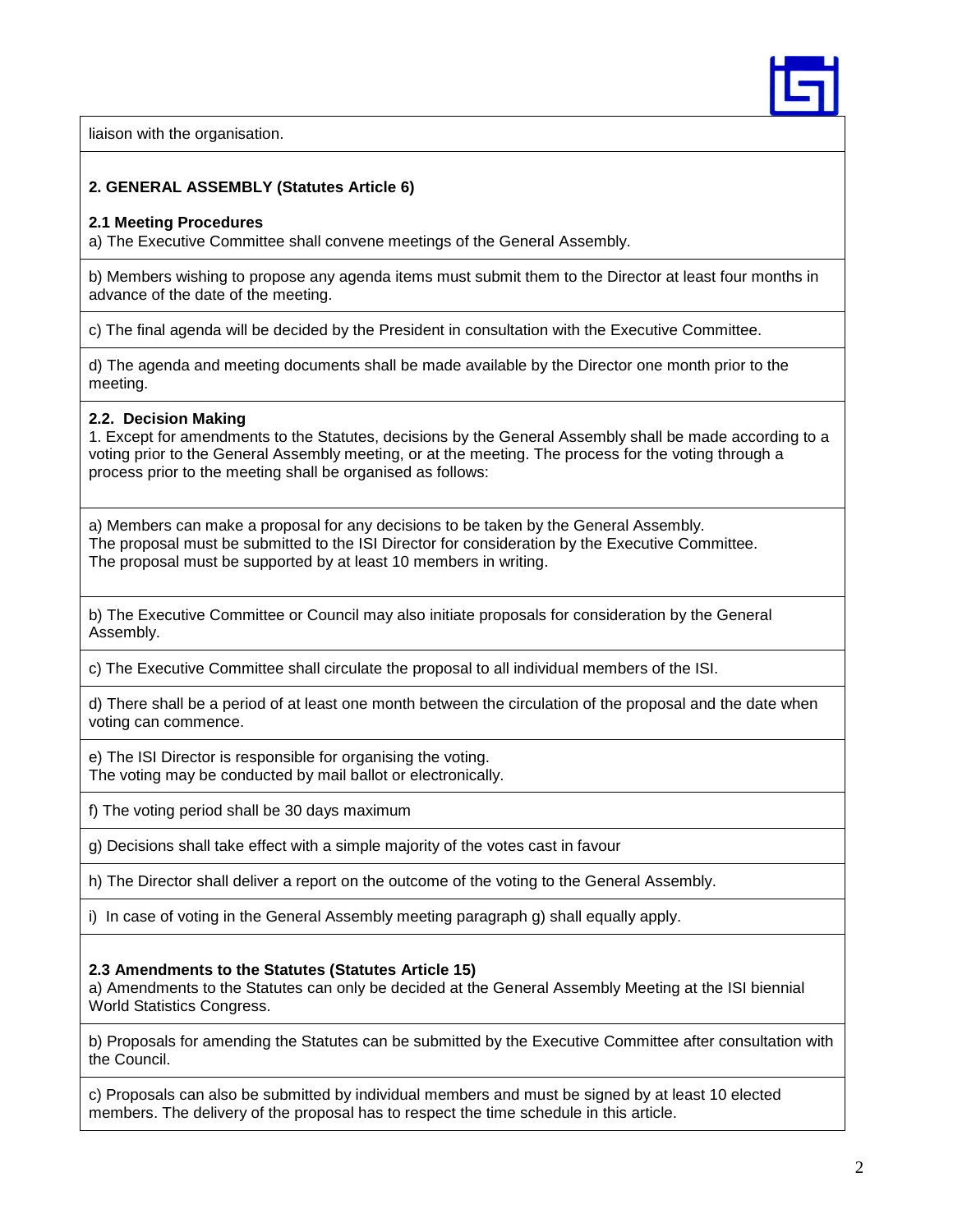

d) The President shall ask the Director to transmit the proposal and the views of the Council to all members of the ISI at least two months before the General Assembly.

e) The members shall be asked to express their opinion about the proposed amendment via electronic or other means. The members are also asked to provide a (electronic) proxy for the voting at the General Assembly in concordance with the opinion expressed by the member.

f) The period for voting and providing of proxies shall be no more than thirty days before the decision making in the General Assembly

g) The proposal for the amendment of the statutes shall be submitted to General Assembly, together with the outcome of the consultation process and the proxies provided accordingly

h) A simple majority is required for the amendment to be successful, except in the case of dissolution of the ISI (see Statutes Article 16).

i) Amendments shall be put for endorsement to the General Assembly if a simple majority of the votes expressed is in favour of the proposed amendments.

## **3. ISI ASSOCIATIONS (Statutes Article 7)**

a) Each Association's mission and objectives must be in harmony with those of the ISI.

b) An Association's statement of objectives, its rules of admission to and termination from membership, its statutes, and amendments to the foregoing shall be subject to approval by the ISI Council.

c) The Associations shall provide an annual report of its activities and finances to the ISI Council.

d) In addition to having their own programmes and conferences, the Associations shall participate in the scientific work of the ISI. In particular, the Associations shall be consulted regarding the scientific programme of the WSC.

e) The Associations shall be supported as much as practically possible by the ISI Permanent Office.

f) In case the activities of an Association seriously contravene the objectives or statutes of the ISI the Executive Committee may propose to the General Assembly, after consultation with the Council, to terminate the association with the ISI.

The Association concerned shall be given an opportunity to appeal to the General Assembly by providing information on reasons to reconsider the decision. The General Assembly shall make the final decision on any appeal.

## **4. COUNCIL (Article 8) AND EXECUTIVE COMMITTEE (Statutes Article 9)**

**4.1. Nomination Committee for Election of the Executive Committee and Council members** a) The nominations for the positions of President-Elect, Vice-Presidents, and elected members of the Council shall be made by the Nominations Committee.

b) The Executive Committee appoints the chair and the members of the Nomination Committee.

c) The Nominations Committee shall be composed of at least seven appointed members, one of whom shall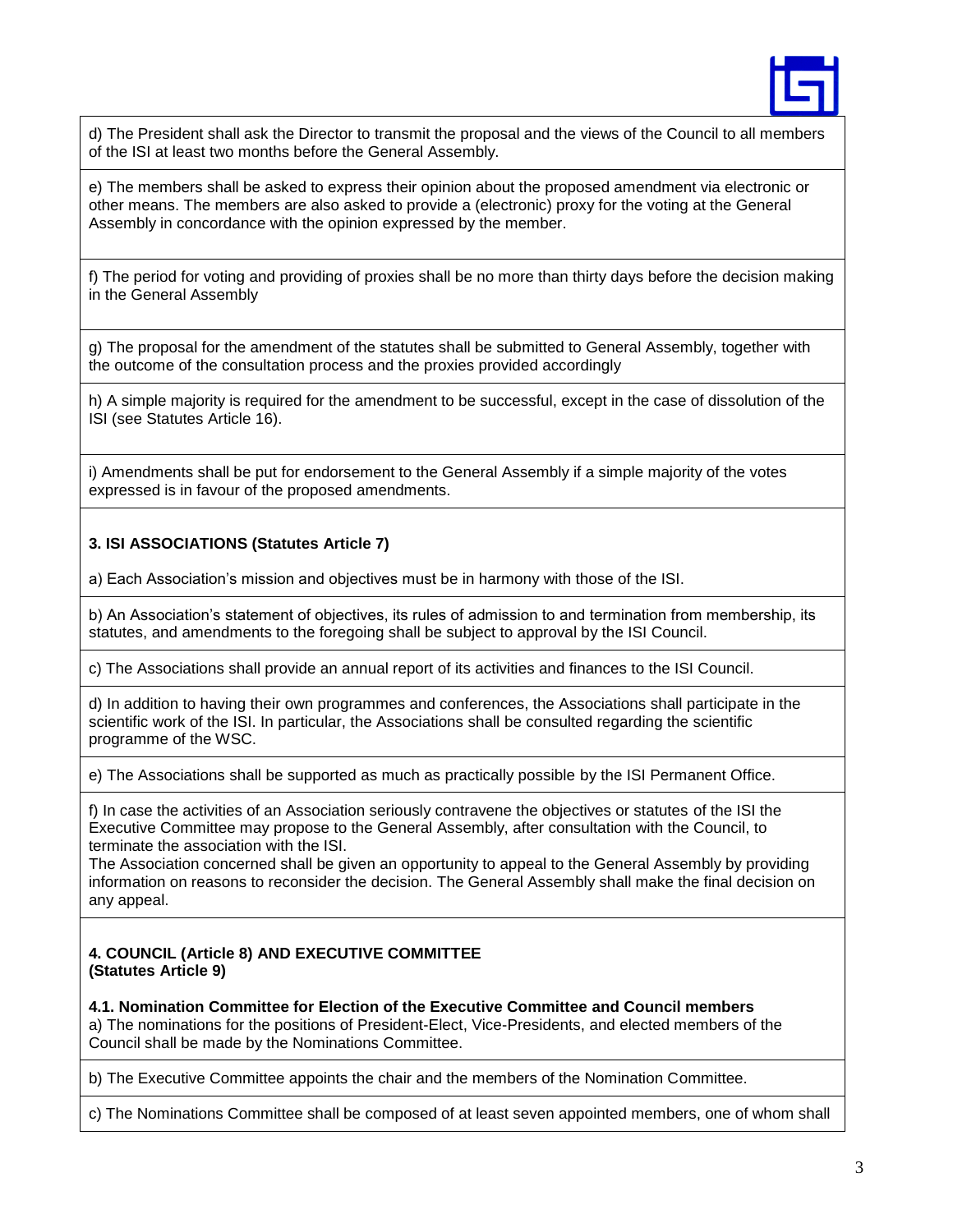

serve as Chair.

d) The Chair of the previous Nominations Committee and the Director of the ISI shall serve as ex officio members without voting rights.

e) The Nominations Committee shall be installed at least six months in advance of the next World Statistics Congress.

f) The Nominations Committee shall develop a slate of candidates and submit this along with a report to the President within six months following the World Statistics Congress.

g) The slate of candidates shall be made available to individual members eight months following the World Statistics Congress.

h) The slate shall include:

- one candidate for President-Elect.
- four candidates for two Vice-Presidents
- at least eight candidates for the elected members of Council.

i) Individual members of the ISI can propose additional candidates within two months after the slate is presented. These nominations require the support of at least 20 individual members, coming from at least 3 different countries.

j) At least four months before the year of the next World Statistics Congress the final slate of candidates shall be presented to the individual members for a vote.

k) The voting may be done by electronic means or by mail ballot.

l) The voting period shall be at least 6 weeks.

m) The results of the voting shall be announced in the last month of the year before the next WSC

n) The Director shall deliver a report on the outcome of the voting to the General Assembly.

o) Two Vice-Presidents, out of the total of four available positions, shall be elected during each election.

p) Half of the total number of positions for elected Council members shall be elected during each election.

q) For each office, the candidate or candidates having received the highest number of votes shall be declared elected. In the event of a tie, the candidate who has been member of the ISI the longest shall be declared elected.

If the number of candidates for an office does not exceed the number of vacancies, the candidates in question shall be declared nominated without vote.

r) The term of office for the President and President-Elect shall run from the end of the World Statistics Congress to the end of the following World Statistics Congress.

The terms of office for the Vice-Presidents and Council members shall run from the end of the first WSC till the end of the second World Statistics Congress (four years).

s) Elected members of the Council and Executive Committee must be elected or regular ISI member.

t) No person shall be elected to the office of Vice-President for more than one term.

u) Elected members of the Council are not eligible for immediate re-election.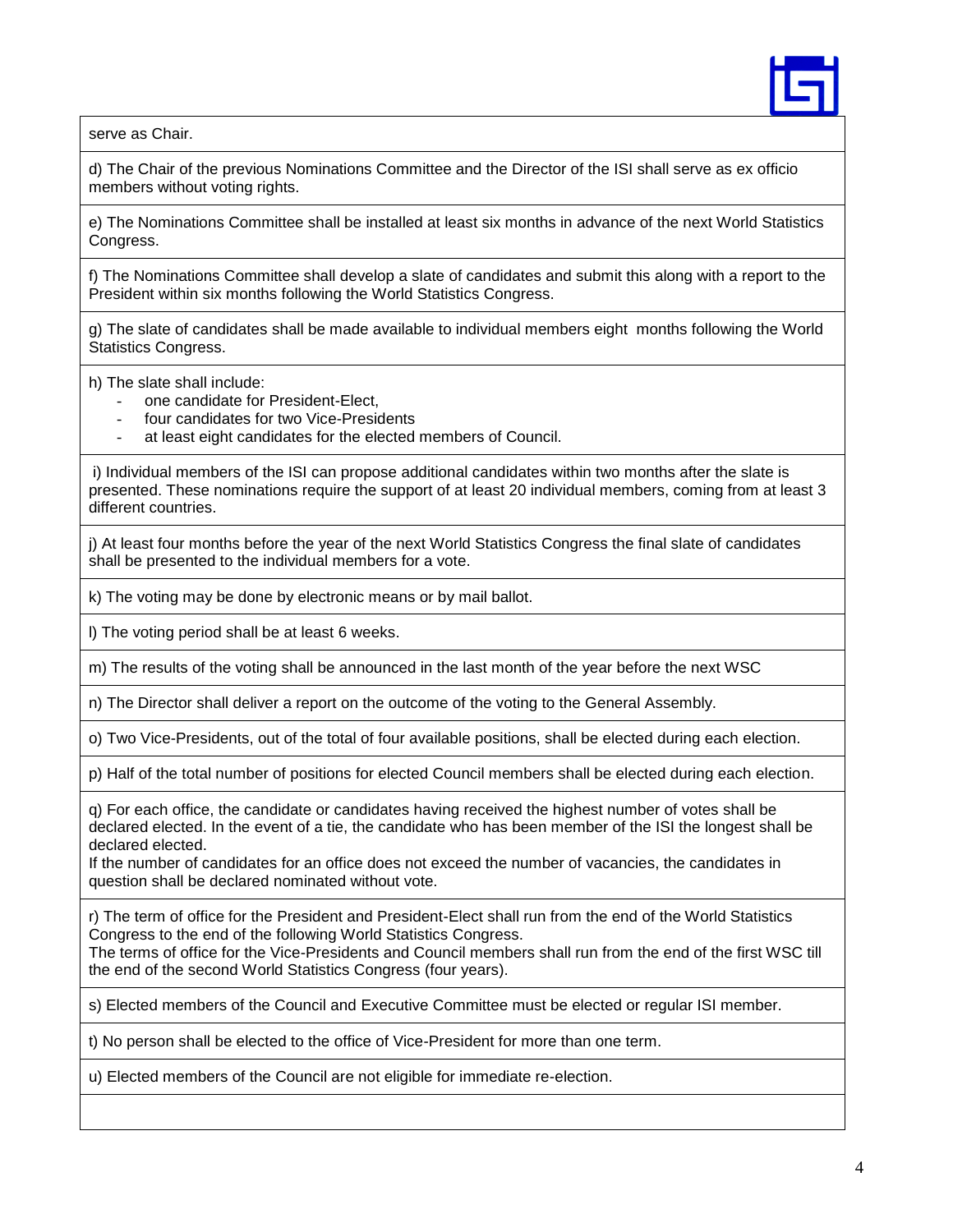

## **4.2. Decision Making by the Council**

a) The Council can make decisions in person or via electronic means.

b) Any decision by the Council requires participation by at least three members of the Executive Committee and at least nine other voting members.

Voting by proxy is not allowed for elected members of Council. An Association President can designate one of its Executive Committee members as representative.

c) All decisions shall be taken by a simple majority.

d) During the WSC, the President may convene a joint meeting of the outgoing and incoming members of the Council. In such cases, this joint meeting shall be deemed to be the meeting of the Council. The incoming members of the Council who are not also outgoing members of the Council do not have voting rights.

e) The Council is responsible for all final decisions regarding the interpretation of any part of the Statutes and By-Laws and any issues concerning conflict of opinions.

## **5. PRESIDENT (Statutes Article 9):**

a) The President is responsible for the execution of the policies and decisions of the General Assembly, the Council and the Executive Committee.

b) The President presides over meetings of the General Assembly, the Council and the Executive Committee.

c) The President has the authority to exercise any functions prescribed for the Executive Committee if unforeseen circumstances make such action necessary. In such cases, he/she shall promptly notify the Executive Committee of the action taken and the circumstances that necessitated it.

d) The President may designate members of the Executive Committee to be in charge of specific activities/responsibilities of the ISI.

## **6. EXECUTIVE COMMITTEE (Statutes Article 9):**

a) The Executive Committee shall meet on the call of the President or at least three of its members.

b) The Executive Committee may reach its decisions by a simple majority. Decision making can be done in person or by electronic means. The participation of three members, including either the President or President-Elect, constitutes a quorum.

c) The Executive Committee shall submit an annual report to the General Assembly. The report shall contain a summary of the ISI's activities including financial statements.

d) The Executive Committee shall appoint the Director of the ISI. The remunerations of the Director shall be determined by the President and President-Elect.

e) The Executive Committee shall appoint a Programme Committee for each World Statistics Congress. The President, the Programme Committee, the Local Organizing Committee in the host country, and the Permanent Office shall be responsible for all the arrangements for the World Statistics Congress.

f) If the President-Elect is unable to fulfil the required responsibilities for any reason, the President shall appoint one of the Vice-Presidents as Acting President-Elect.

g) If a Vice-President is unable to fulfil the required responsibilities for any reason, the Council shall select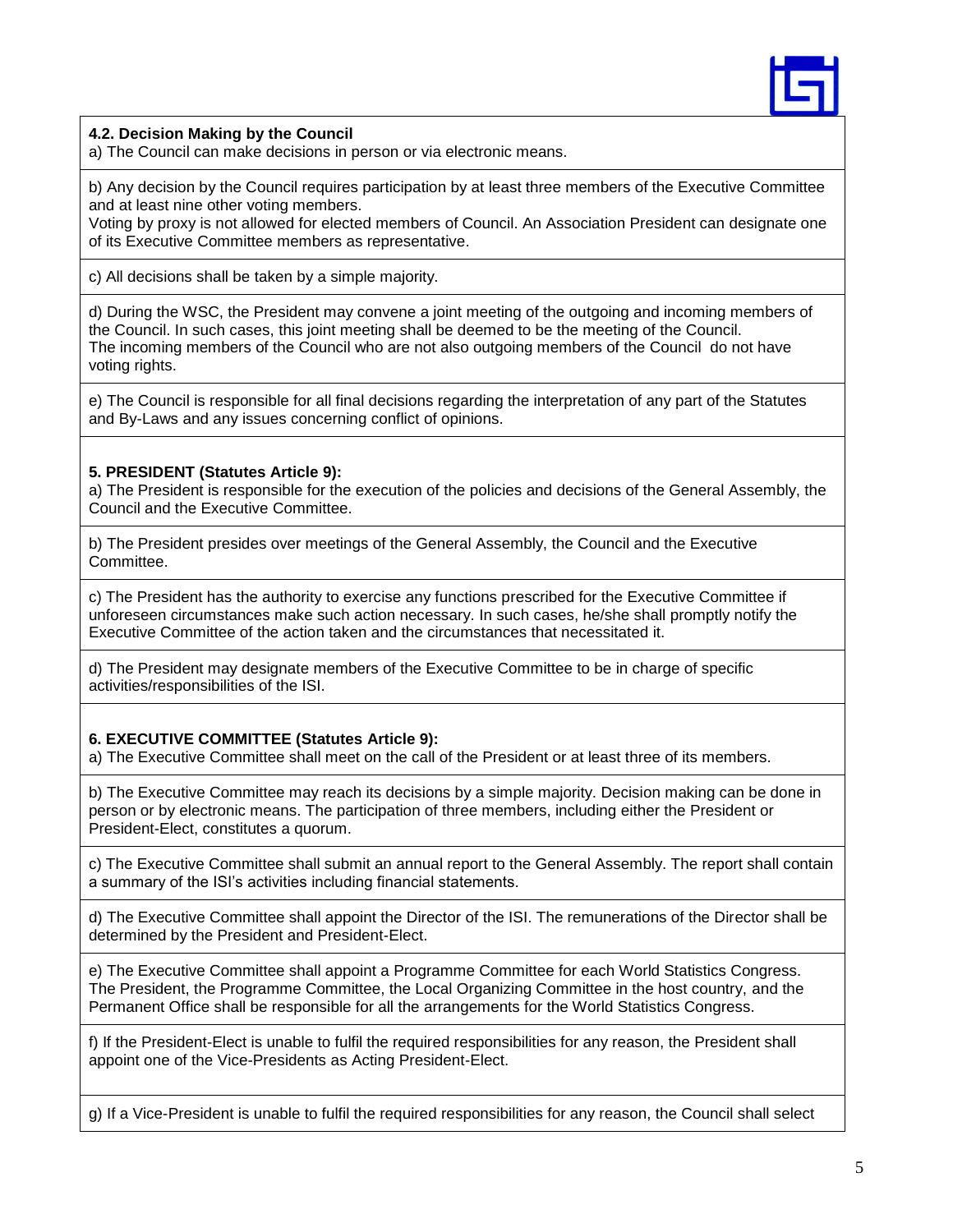

one of its elected members to serve for the remainder of the term.

# **7. PERMANENT OFFICE (Statutes Article 10):**

a) The Permanent Office shall be located at or in the close vicinity of the seat of the Institute.

b) The Director shall be responsible to the Executive Committee for the implementation of ISI's activities.

c) The Director shall take the minutes of the meetings of the General Assembly, Council and the Executive Committee and distribute the reports appropriately.

d) The Director shall be responsible for collecting the dues and for the administration of ISI finances.

# **8. DUES/FEES (Statutes Article 13):**

a) The annual dues of regular and elected members are set by the Executive Committee and are determined by the member's country of permanent residence.

Countries may be classified into different categories, ranging from developing to developed. This classification shall be determined by the Council.

b) The annual dues shall be based on the Euro as the currency.

c) The Executive Committee may temporarily waive or reduce the dues of a regular or elected member if it considers that the payment of such dues is unduly burdensome.

d) The Executive Committee may temporarily wave or reduce the dues for an institutional or affiliated member if it considers that such action is in the interest of the ISI.

# **9. LANGUAGES**

a) The working language of the ISI shall be English.

b) The conference languages of the ISI shall be

- the working language
- any other languages for which adequate interpretation facilities can be made available at the expense of the WSC host country.

c) The Local Organising Committee of any WSC shall be entitled to designate its national language(s) as additional conference language(s).

d) The working language shall be translated into the conference languages at the General Assembly meeting at the expense of the host country.